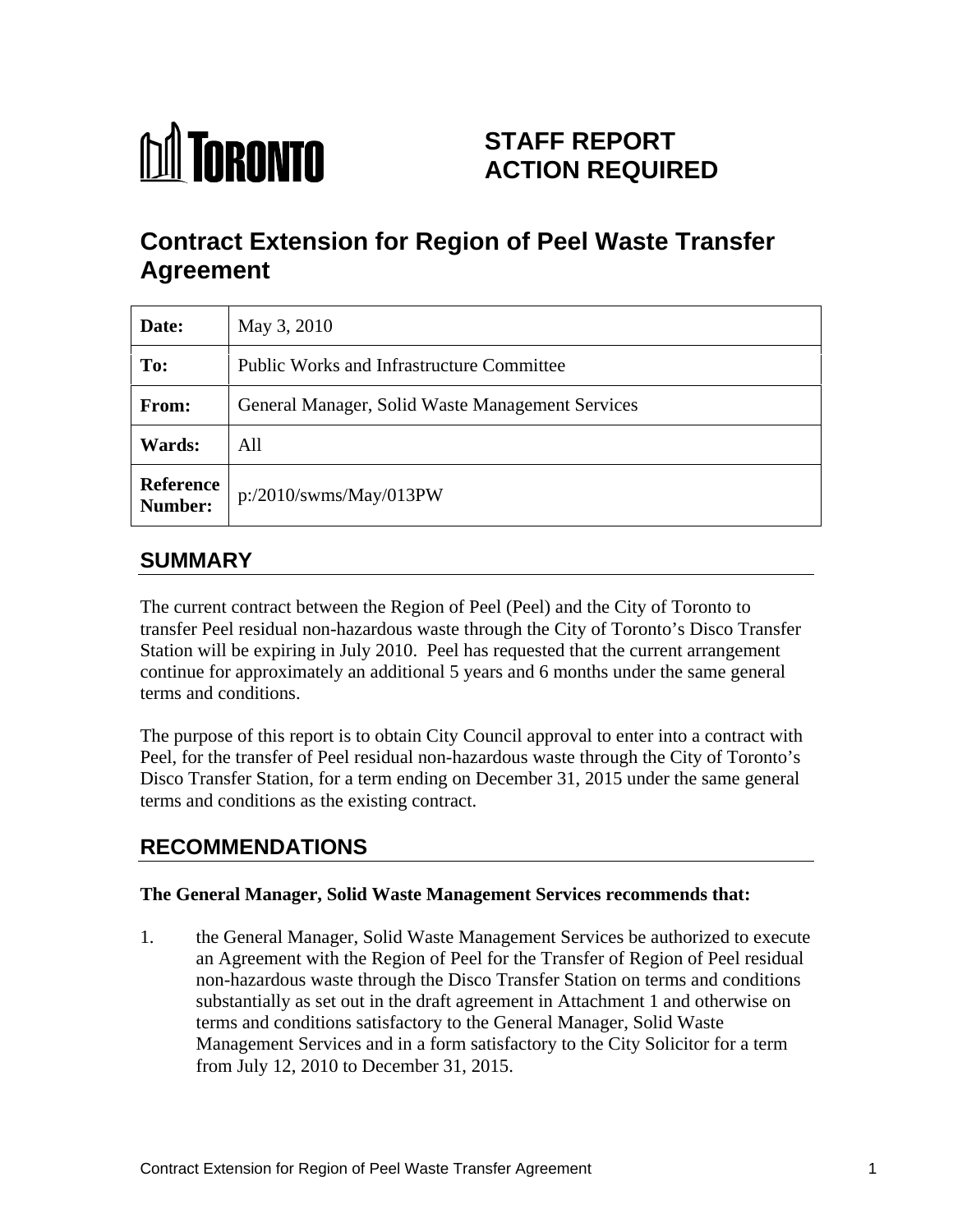#### **Implementation Points**

Peel will be forwarding a report to the Peel Region Committee from its Commissioner of Public Works requesting authority to enter into this Agreement. Its report will be going forward on June 3, 2010.

#### **Financial Impact**

For the period July 12, 2010 to December 31, 2010, the expected revenue from Peel Region Waste is \$230,300 excluding GST or HST. The approved 2010 Operating Budget will accommodate the estimated cash flow for July to December in cost center SW0805-8580. Future year Operating Budget submissions will be adjusted as required. Total revenue over the term of this Agreement is \$2.674 million.

The estimated annual revenue during the term of the Agreement, based on the estimated tonnage shown below, net of GST or HST, is as follows:

| Year                   | Rate per Tonne <sup>1</sup> | <b>Estimated Annual</b> | Revenue     |
|------------------------|-----------------------------|-------------------------|-------------|
|                        |                             | Tonnage                 |             |
| July 12 – Dec 31, 2010 | 13.16                       | 17,500                  | \$230,300   |
| 2011                   | 13.42                       | 35,000                  | \$469,700   |
| 2012                   | 13.69                       | 35,000                  | \$479,150   |
| 2013                   | 13.96                       | 35,000                  | \$488,600   |
| 2014                   | 14.24                       | 35,000                  | \$498,400   |
| 2015                   | 14.52                       | 35,000                  | \$508,200   |
| <b>Total</b>           | 13.89                       | 192,500                 | \$2,674,350 |

<sup>1</sup> The current 2010 Rate is \$13.16 per tonne. The contract terms and conditions contain a rate escalator based on the year-over-year change in the Consumer Price Index. For the table above the annual rate escalation is estimated at 2%.

The Deputy City Manager and Chief Financial Officer has reviewed this report and agrees with the financial impact information.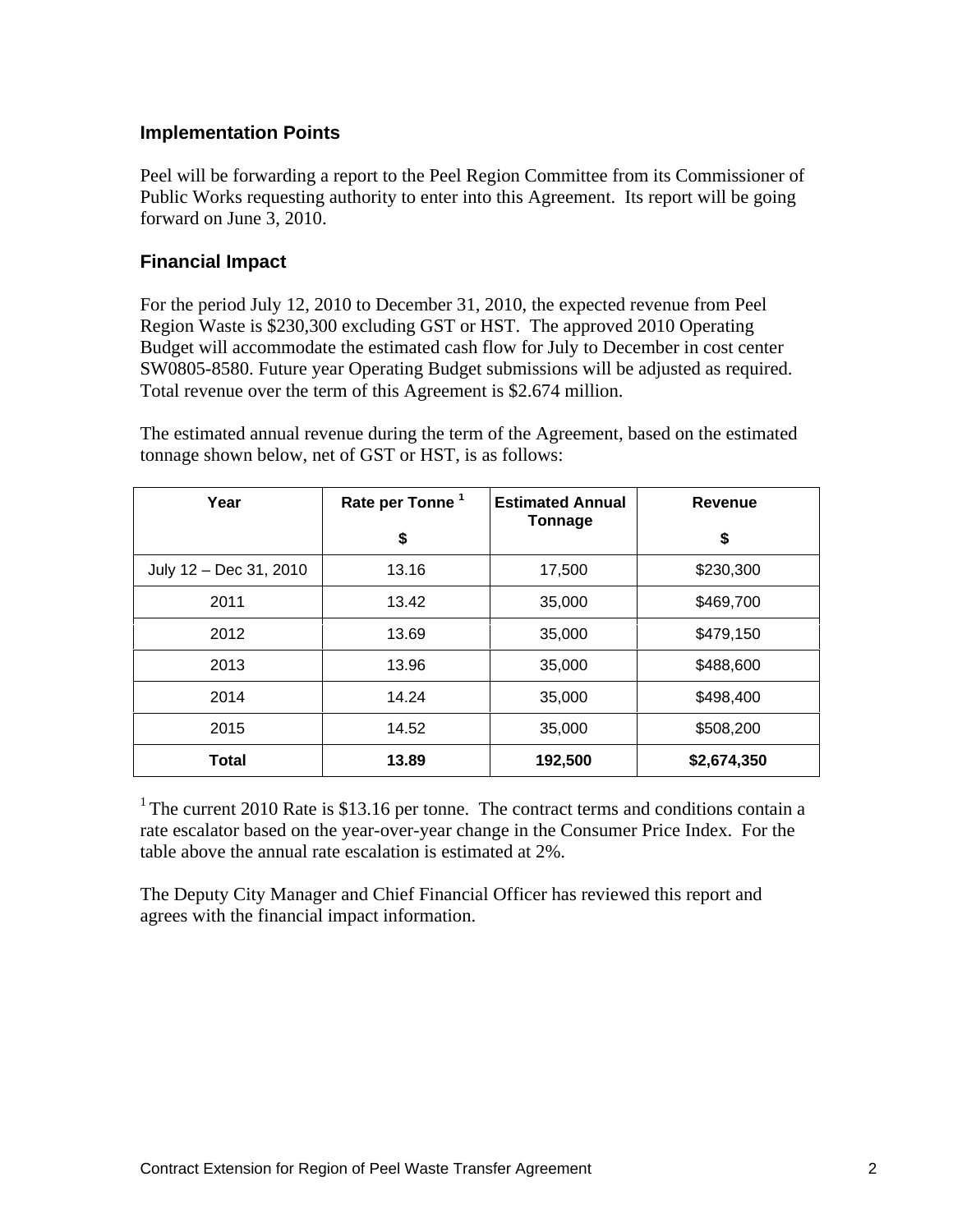## **DECISION HISTORY**

The authority for the previous and existing Agreement with Peel can be found at:

Report No. 2, Clause 7 "Transfer Service Fee Agreement with Region of Peel for Use of Disco Transfer Station" of the Works Committee, as adopted by the Council of the City of Toronto at its meeting held on February 13, 14 and 15, 2002, can be viewed at: <http://www.toronto.ca/legdocs/2002/agendas/council/cc020213/wks2rpt/cl007.pdf>

At its City Council meeting on July 16, 17, 18 and 19, 2007, adopted the following motions "PW7.17 - Contract Extension for Region of Peel Waste Transfer Agreement", can be viewed at:

<http://www.toronto.ca/legdocs/mmis/2007/cc/decisions/2007-07-16-cc11-dd.pdf>

### **ISSUE BACKGROUND**

Peel requires transfer capacity for excess weekly residual non-hazardous waste that cannot be managed at its incinerator or through its transfer operations due to capacity limitations. The City is currently providing waste transfer services to Peel under an agreement that commenced on July 12, 2002 and was extended and amended in 2007. That agreement will end on July 11, 2010.

The City of Toronto has existing infrastructure and capacity to provide transfer capacity to Peel, and the proximity of the Disco Transfer Station to the border with Peel has provided the City of Toronto the opportunity to provide this service to Peel.

### **COMMENTS**

The recommended Agreement with Peel requires the City to receive residual non-hazardous waste from Peel at the Disco Transfer Station. The City is responsible for loading the waste onto a tractor trailer provided by Peel. Peel is responsible for all shipping and final disposal of the waste.

The current contract term expires on July 11, 2010. Peel has requested that the current arrangement continue until the end of 2015 under the same general terms and conditions as the existing contract. Either party may terminate the Agreement with 12 months notice.

The recommended Agreement does not obligate the City to provide service if the Transfer Station will exceed its capacity, and Peel is not required to provide any minimum or maximum tonnage. The City and Peel will mutually indemnify and save harmless its officers, elected officials, contractors, agents, servants and employees. Arrangements for the cost of dealing with unacceptable loads have changed because the proportions for sharing costs in the original agreement were based on previously forecasted volumes. Peel's volumes have since decreased, so the City will now accept a larger share of such costs. No increase in City costs is predicted as a result of the change.